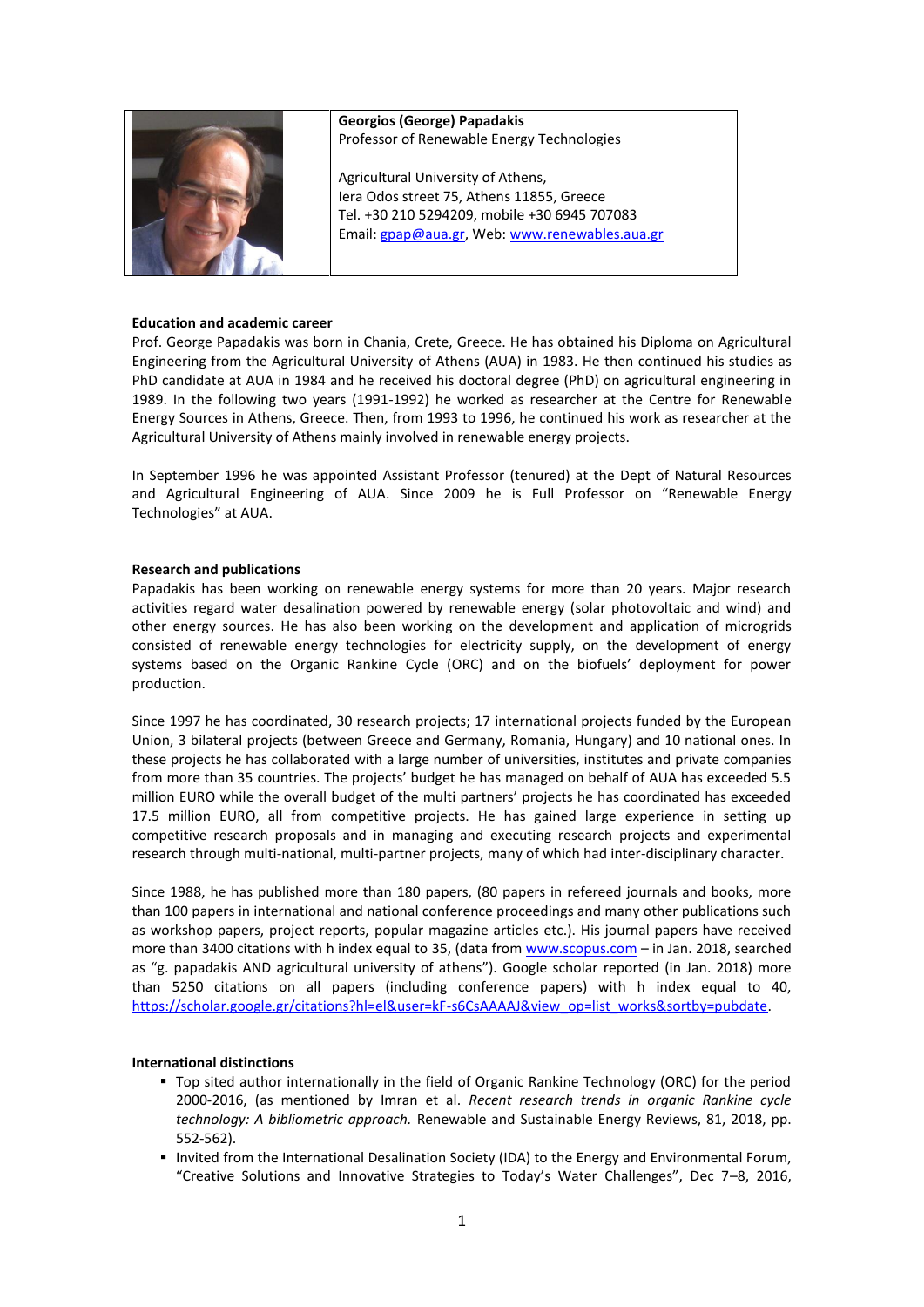Miami, Florida, USA. He contributed on "Aspects of Variable Operation of Autonomous and Island Grid Connected RO Desalination Systems". A Blue paper was published by IDA in April 2017, [http://ida.enoah.com/Publications/Blue-Paper.](http://ida.enoah.com/Publications/Blue-Paper)

- Invited to write editorial articles for the Journal Fundamentals Renewable Energy Applications (as member of the editorial board) on Renewable Energy Powered Desalination (in 2017) and on the Organic Rankine Technology (in 2016).
- Invited from the Massachusetts Institute of Technology (MIT) Abdul Latif Jameel World Water and Food Security Lab to the *"Low Carbon Desalination Workshop"*, MIT October 17-18, 2016. He contributed on: (a) Understanding fouling to enhance RO performance and facilitate coupling with renewable sources; (b) Autonomous grids and integration at small scales, (c) PV-RO and grid-scale PV. Report published a[t http://web.mit.edu/lowcdesal.](http://web.mit.edu/lowcdesal)
- Member of Editorial Boards of six (6) international Journals, namely:
	- o Applied Science, (Energy Sector, [http://www.mdpi.com/journal/applsci/editors\)](http://www.mdpi.com/journal/applsci/editors).<br>○ Modern Environmental Science and Engineering,
	- **Environmental** [\(http://www.academicstar.us/journalsshow.asp?ArtID=397\)](http://www.academicstar.us/journalsshow.asp?ArtID=397).
	- o Journal of Power and Energy Engineering, [\(www.scirp.org/journal/jpee\)](http://www.scirp.org/journal/jpee).<br>
	o Journal of Fundamentals of Renewable Energy a
	- of Fundamentals of Renewable Energy and Applications, [\(https://www.omicsonline.org/editorialboard-fundamentals-renewable-energy](https://www.omicsonline.org/editorialboard-fundamentals-renewable-energy-applications-open-access.php)[applications-open-access.php\)](https://www.omicsonline.org/editorialboard-fundamentals-renewable-energy-applications-open-access.php).
	- o British Journal of Renewable Energy, [\(http://measpublishing.co.uk/journals/bjre/\)](http://measpublishing.co.uk/journals/bjre/).
	- o Journal of Renewable and Sustainable Energy, (member of the Editorial Advisory Board), [\(http://aip.scitation.org/rse/info/advisory\)](http://aip.scitation.org/rse/info/advisory).
- Distinguished expert of the Chinese government and guest professor (2015, 2016 and 2017) at the Southeast University, Nanjing, China.
- Invited member (2016) of the "scientific council" of CIEMAT-Plataforma Solar de Almería, Spain.
- Founding fellow (2016) of the International Academy of Agricultural and Biosystems Engineering, <http://cigr.org/Governance/academy.php>
- Selected NK4 expert (2016) on desalination for the European Union project "Pump-storage Santiago Island/Cape Verde – Economic and financial simulations to define the PPP Strategy".
- Invited founding member (2015) of the *"Global Clean Water Desalination Alliance-H20 minus CO2".*
- Invited founding fellow (2015) of the International Academy of Agricultural and Biological Engineering of CIGR, (CIGR: Committee International on Agricultural Engineering).
- Awarded the life time distinction *"CIGR Fellow"* at the ASAE annual international meeting/CIGR XVth world congress, 28-31/7/ 2002, Chicago, USA, (ASAE: American Society of Agricultural Engineers).
- **.** Invited (2000) from the European Commission as expert for a study on sustainable water management (water desalination) specifically for the countries Greece, Spain, France, Italy, Portugal, Malta, Cyprus. A book was published, «Για μια αειφόρο στρατηγική διαχείριση των υδατικών πόρων», Λουξεμβούργο, 2000, ISBN 92-828-7419-2.

#### **Teaching and Theses supervision**

Prof. Papadakis has played a key role at the Agricultural University of Athens (AUA) for the advancement of the academic (education and research) activities in the field of sustainable energy.

In the period 2012-2016, he was partner in a TEMPUS, European Union funded project regarding *"Solar energy system design using advanced learning aids"* where modern educational material was developed, that is PowerPoint presentations, videos and texts regarding solar energy (photovoltaics and solar thermal) systems design in the English and the Arabic languages. He is currently coordinator of an ERASMUS plus project (2017-2020) funded by the European Union on "Sustainable farming – SFARM", for the development of a Masters program of studies in 12 universities (3 from European Union countries and 8 from Asian counties: 2 from China, 2 from Laos, 2 from Vietnam and 2 from Indonesia).

Over the past 20 years he has taught a series of courses on under- and postgraduate level at AUA, including courses on Renewable energy technologies, Technologies for increasing energy efficiency, Heat and mass transfer, Fuels – Combustion – Heat production and distribution systems, Tractors, Agricultural field machinery, Turbomachinery, Ergonomics and Safety in Agricultural Engineering.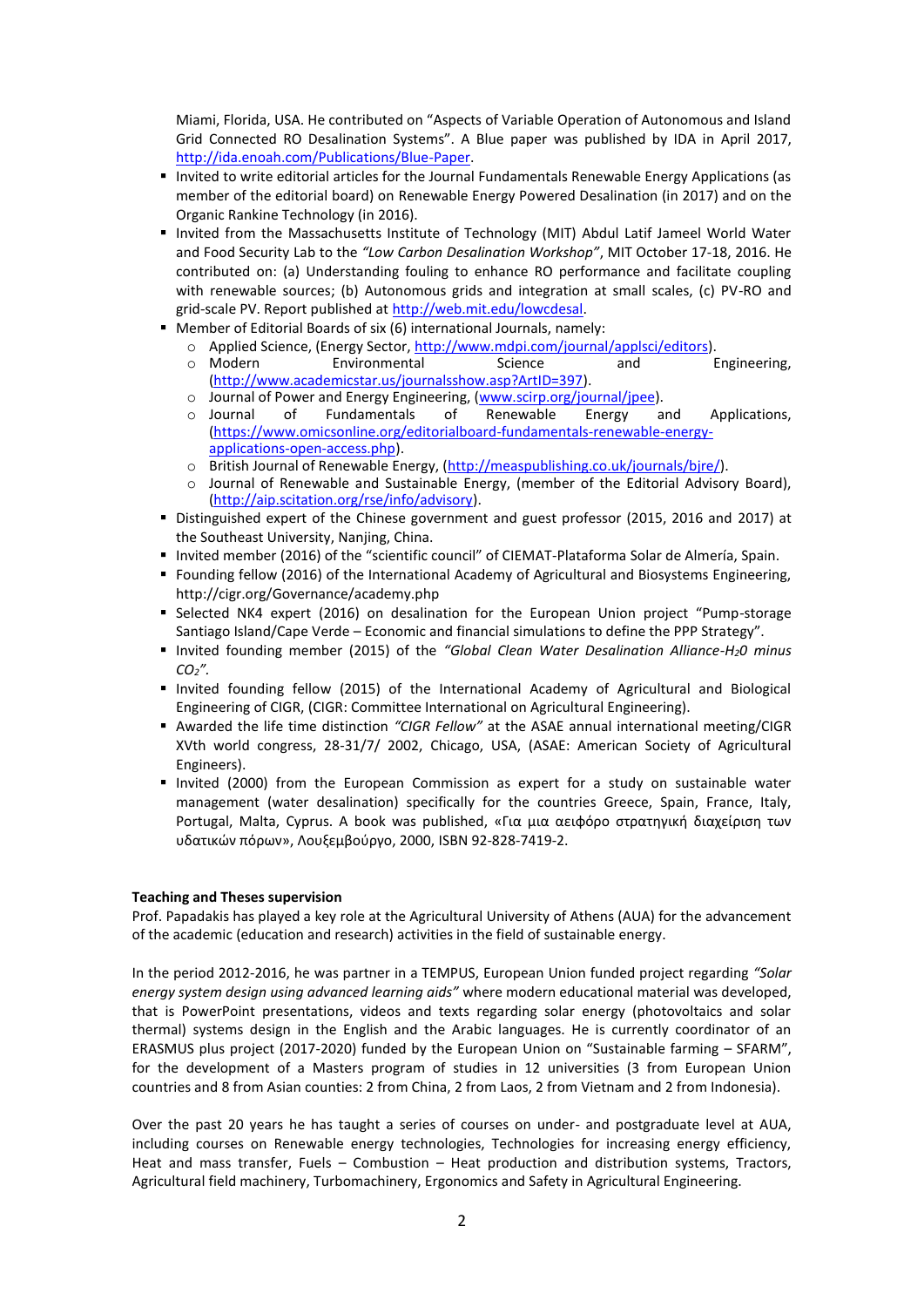As an internationally recognized academic he has been invited to deliver seminars/courses in universities such as the University of South Florida - USA, Columbia University – NYC - USA, Liege University - Belgium, Ghent University - Belgium, Aston University - UK, University Cadi Ayyad -Marrakech - Morocco, Alexandria University - Egypt, Cairo University - Egypt, China Agricultural University – Beijing - China, Southeast University – Nanjing - China, Seoul National University - S. Korea.

He has supervised (as principal supervisor) 4 PhDs and is currently supervising (as principal supervisor) 3 PhD students. He coordinates a research group at AUA [\(www.renewables.aua.gr\)](http://www.renewables.aua.gr/), which includes 3 postdoc researchers, 3 Ph.D. students and 2 other engineers while he collaborates with several faculty members.

## **University administration experience**

Elected vice Rector (vice President) of AUA responsible for the economic affairs, research and development of the university (a 4 year term, September 2010 - August 2014). Major responsibilities included, management of the yearly budget of the university (as set by the Greek Ministry of Education – about 3.5 million EURO per year), management of the research funding of any source, finding new funds for the university. Major accomplishments include a) the setting up of a project for development appropriate structures for the exploitation of research results of the university, such as the foundation of a tech transfer office (funded by 860 thousands EURO by the municipality of Athens with a duration of two and a half years). Such structures never existed before at AUA; b) negotiating and securing the funding of new educational and research equipment for the university, (with an approved budget of 8.5 million EURO by the prefecture of Attica); c) initiation of a project for the development of a lifelong training centre and agricultural extension service and the establishment of an innovation and entrepreneurship centre (project financed by the Stavros Niarchos foundation - first phase budget 200000 USD).

Since 2015 he is director of the Lab of Agricultural Engineering at the Dept. of Natural Resources and Agricultural Engineering of AUA.

# **List of selected publications (since 2008) in refereed journals and books**

- 1. Christos-Spyridon Karavas, George Papadakis. **A novel autonomous PV powered desalination system based on a DC microgrid concept incorporating short-term energy storage**. Solar Energy, 159, **2018**, pp. 947-961.
- 2. Christos-Spyridon Karavas, Konstantinos Arvanitis, George Papadakis. **A Game Theoretic Approach to Multi-Agent Decentralized Energy Management of Autonomous Polygeneration Microgrids.** Energies **2017**, 10, 1756; doi:10.3390/en10111756.
- 3. G. Kosmadakis, G. Mousmoulis, D. Manolakos, I. Anagnostopoulos, G. Papadakis, D. Papantonis. **Development of open-drive scroll expander for an organic Rankine cycle engine and first test results.** Energy Procedia 129, **2017**, pp. 371-378.
- 4. Karavas C.-S.; Papadakis G. **Renewable energy driven small-scale sea water reverse osmosis desalination systems: A survey.** J. Fundam. Renew. Energy Appl. **2017**, 7:3, e115, (editorial article), DOI: 10.4172/2090-4541.1000e115.
- 5. Erika Ntavou, George Kosmadakis, Dimitris Manolakos, George Papadakis, Dimitris Papantonis. **Experimental testing of a small-scale two stage Organic Rankine Cycle engine operating at low temperature.** Energy **2017**, vol 141, pp 869-879
- 6. Evangelos Dimitriou, Panagiotis Boutikos, Essam Sh. Mohamed, Slawomir Koziel, George Papadakis. **Theoretical performance prediction of a reverse osmosis desalination membrane element under variable operating conditions.** Desalination, **2017**, 419, pp. 70–78.
- 7. G. Kyriakarakos, A.I. Dounis, K.G. Arvanitis, G. Papadakis**. Design of a Fuzzy Cognitive Maps Variable-Load Energy Management System for Autonomous PV-Reverse Osmosis Desalination Systems: A Simulation Survey.** Applied Energy, **2017**, 187, pp. 575-584.
- 8. P. Kofinas, A.I. Dounis, Essam Sh. Mohamed, G. Papadakis. **Adaptive neuro-fuzzy model for renewable energy powered desalination plant.** Desalination and water treatment, **2017**, 65, pp.67-78.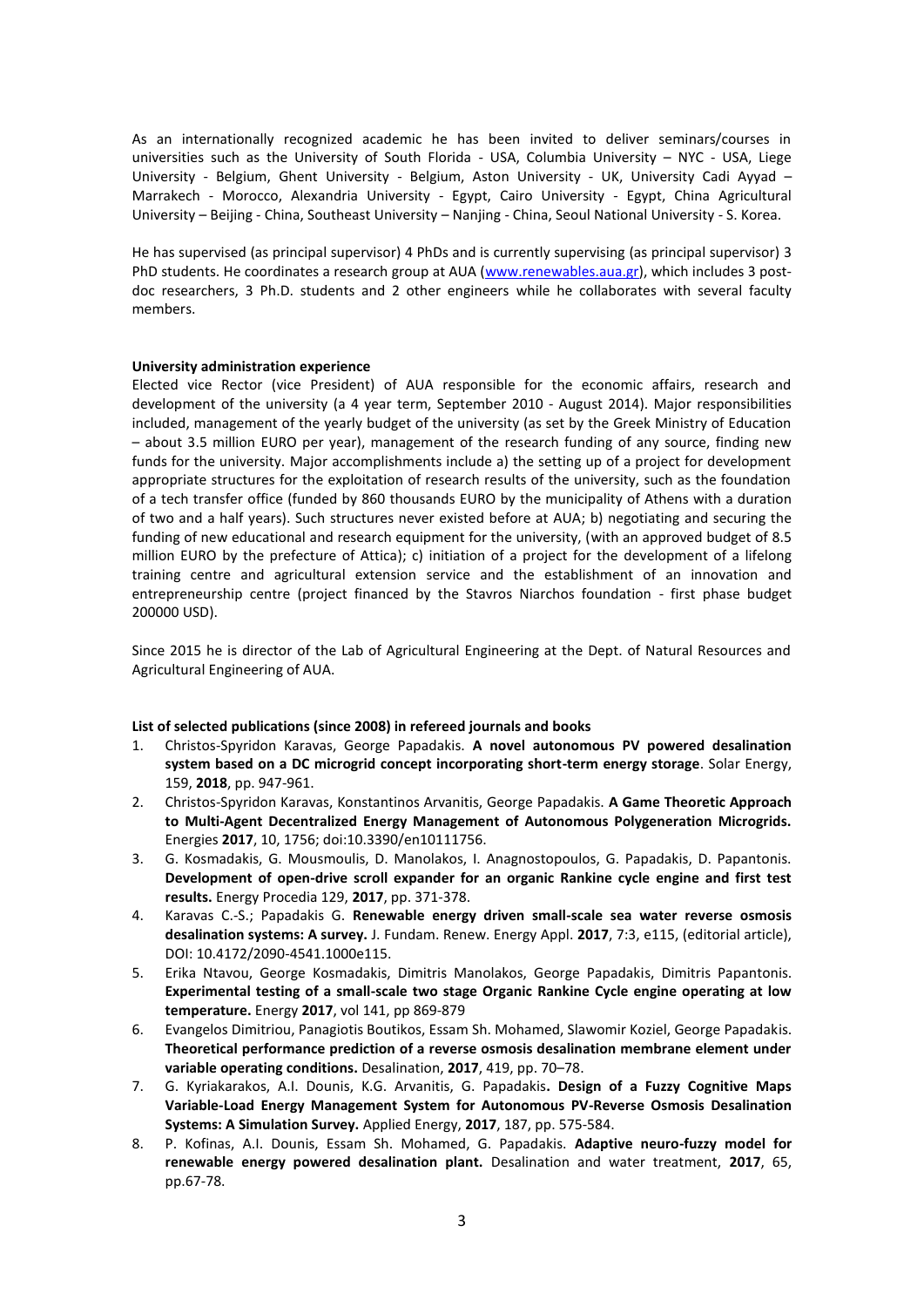- 9. Markou, G., Brulé, M., Balafoutis, A., Kornaros, M., Georgakakis, D., Papadakis, G. **Biogas production from energy crops in northern Greece: economics of electricity generation associated with heat recovery in a greenhouse.** Clean Technologies and Environmental Policy, **2017**, 19(4), pp. 1147-1167.
- 10. Kosmadakis, G., Landelle, A., Lazova, M., Manolakos, D., Kaya, A., Huisseune, H., Karavas, C.-S., Tauveron, N., Revellin, R., Haberschill, P., De Paepe, M., Papadakis, G. **Experimental testing of a low-temperature organic Rankine cycle (ORC) engine coupled with concentrating PV/thermal collectors: Laboratory and field tests.** Energy, Vol. 117, 15 Dec **2016**, Pages 222-236.
- 11. Ntavou, E., Kosmadakis, G., Manolakos, D., Papadakis, G., Papantonis, D. **Experimental evaluation of a multi-skid reverse osmosis unit operating at fluctuating power input.** Desalination, **2016**, 398, pp. 77-86.
- 12. George Kosmadakis, Dimitris Manolakos and George Papadakis. **Developments on Small-Scale Organic Rankine Cycle (ORC) Systems.** J. Fundam. Renew. Energy Appl. **2016**, 6:4, e109, (editorial article), DOI: 10.4172/2090-4541.1000e109.
- 13. I. Vallios, T. Tsoutsos, G. Papadakis. **An applied methodology for assessment of the sustainability of biomass district heating systems**. International Journal of Sustainable Energy **2016**, 35 (3), pp. 267-294.
- 14. G. Kosmadakis, D. Manolakos, G. Papadakis. **Experimental investigation of a low-temperature organic Rankine cycle (ORC) engine under variable heat input operating at both subcritical and supercritical conditions.** Applied Thermal Engineering, **2016**, 92, pp. 1-7.
- 15. Karavas, C.-S., Kyriakarakos, G., Arvanitis, K.G., Papadakis, G. **A multi-agent decentralized energy management system based on distributed intelligence for the design and control of autonomous polygeneration microgrids.** Energy Conversion and Management, **2015**, 103, pp. 166-179
- 16. G. Kyriakarakos, D. D. Piromalis, K. G. Arvanitis, A. I. Dounis, G. Papadakis. **On Battery-Less Autonomous Polygeneration Microgrids: Investigation of the Combined Hybrid Capacitors / Hydrogen Alternative.** Energy Conversion and Management, **2015**, 91, pp. 405-415
- 17. P. Kofinas, A. I. Dounis, G. Papadakis, M.N. Assimakopoulos. **An Intelligent MPPT Controller based on Direct Neural Control for Partially Shaded PV System.** Energy and Buildings, **2015**, 90, pp. 51- 64.
- 18. A. I. Dounis, P. Kofinas, G. Papadakis, C. Alafodimos. **A Direct Adaptive Neural Control for Maximum Power Point Tracking of Photovoltaic System**. Solar Energy, **2015**, 115, pp. 145-165.
- 19. George Kyriakarakos, George Papadakis. **Polygeneration microgrids for residential applications. In, Handbook of Clean Energy Systems**, Jinyue Yan (Editor). John Wiley & Sons, **2015**
- 20. Essam Sh. Mohamed, George Papadakis. **Advances of renewable energy powered desalination.** In, **Handbook of Clean Energy Systems**, Jinyue Yan (Editor). John Wiley & Sons, **2015**
- 21. E. Dimitriou, E. Sh. Mohamed, G. Kyriakarakos, G. Papadakis. **Experimental investigation of the performance of a reverse osmosis desalination unit under full and part load operation.** Desalination and Water Treatment, **2015,** 53 (12), pp. 3170-3178.
- 22. G. Kosmadakis, D. Manolakos, G. Papadakis. **An investigation of design concepts and control strategies of a double-stage expansion solar organic Rankine cycle.** International Journal of Sustainable Energy **2015,** 34, (7), pp. 446-467.
- 23. B. F. Tchanche, M. Pétrissans, G. Papadakis. **Heat resources and organic Rankine cycle machines.** Renewable and Sustainable Energy Reviews. Volume 39, November **2014**, pp. 1185–1199
- 24. G. Kosmadakis, D. Manolakos, E. Ntavou, G. Papadakis. **Multiple Reverse Osmosis sub-units supplied by unsteady power sources for seawater desalination.** Desalination and Water Treatment, **2015**, 55 (11), pp. 3111-3119.
- 25. Α.T. Balafoutis, E. Papageorgiou, Z. Dikopoulou, S. Fountas, G. Papadakis. **Sunflower oil fuel for diesel engines: Experimental investigation and optimum engine setting evaluation using Multi-Criteria Decision Making approach.** International Journal of Green Energy **2014**, 11 (6), pp. 642- 673
- 26. C. Li, G. Kosmadakis, D. Manolakos, E. Stefanakos, G. Papadakis and Y. Goswami. **Performance investigation of concentrating solar collectors coupled with a transcritical organic Rankine cycle for power and seawater desalination co-generation.** Desalination **2013**, 318, pp. 107-117.
- 27. G. Kyriakarakos, D.D. Piromalis, A.I. Dounis, K.G. Arvanitis, G. Papadakis. **Intelligent demand side energy management system for autonomous polygeneration microgrids.** Applied Energy **2013**, 103, pp. 39-51.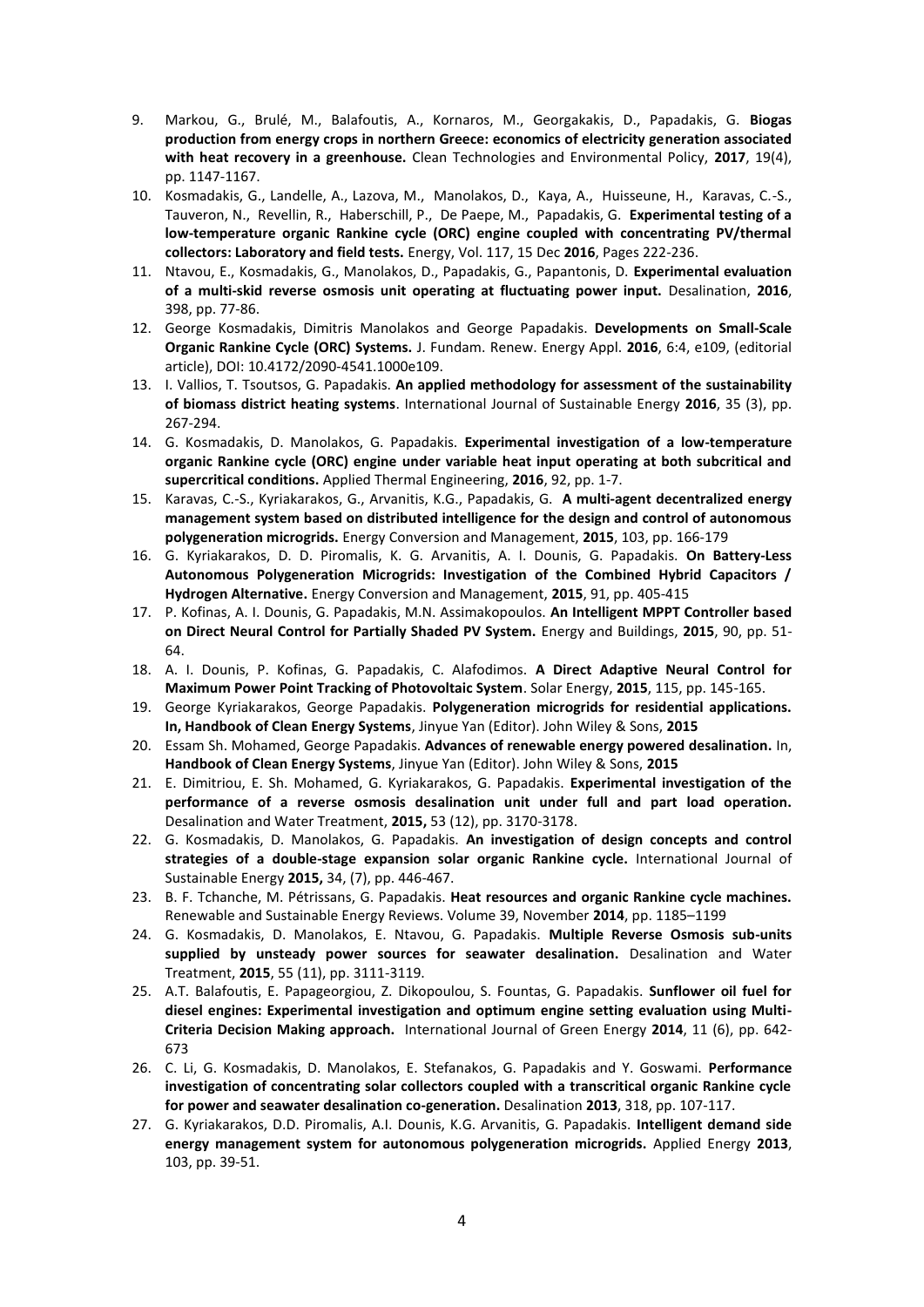- 28. G. Kyriakarakos, A. Dounis, K.G. Arvanitis, G. Papadakis. **A Fuzzy Cognitive Maps – Petri Nets Energy Management System for Autonomous Polygeneration Microgrids.** Applied Soft Computing Journal, **2012**, 12 (12) , pp. 3785-3797.
- 29. Kyriakarakos, G., Dounis, A.I., Arvanitis, K.G., Papadakis, G. **A fuzzy logic energy management system for polygeneration microgrids.** Renewable Energy, 41, **2012** : 315-327.
- 30. A. Balafoutis, S. Fountas, A. Natsis, and G. Papadakis. **Performance and emissions of sunflower, rapeseed and cotton seed oils as fuels in an agricultural tractor engine.** ISRN Renewable Energy, Volume 2011 (**2011**), Article ID 531510, 12 pages, doi:10.5402/2011/531510.
- 31. B.F. Tchanche, G. Lambrinos, A. Frangoudakis, G. Papadakis. **Low-grade heat conversion into power using organic Rankine cycles – A review of various applications.** Renewable & Sustainable Energy Reviews 15 (**2011**) 3963– 3979.
- 32. G. Kyriakarakos, A. Dounis, S. Rozakis, K. G. Arvanitis, G. Papadakis. **Polygeneration microgrids: A viable solution in remote areas for supplying power, potable water and hydrogen as transportation fuel.** Applied Energy, Vol. 88, Issue 12, December **2011**: 4517 - 4526.
- 33. G. Kosmadakis, D. Manolakos, G. Papadakis. **Simulation and economic analysis of a CPV/Thermal system coupled with an organic Rankine cycle for increased power generation.** Solar Energy, Volume 85, Issue 2, February **2011**, Pages 308-324.
- 34. G. Kosmadakis, D. Manolakos, G. Papadakis. **Parametric theoretical study of a two-stage solar organic Rankine cycle for RO desalination.** Renewable Energy, Volume 35, Issue 5, May **2010**, Pages 989-996.
- 35. B.F. Tchanche, Gr. Lambrinos, A. Frangoudakis and G. Papadakis. **Exergy analysis of micro-organic Rankine power cycles for a small scale solar driven reverse osmosis desalination system.** Applied Energy 87 (4) (**2010**), pp. 1295–1306.
- 36. G. Kosmadakis, D. Manolakos, S. Kyritsis, G. Papadakis. **Design of a two stage Organic Rankine Cycle system for reverse osmosis desalination supplied from a steady thermal source.** Desalination, Volume 250, Issue 1, 1 January **2010**, Pages 323-328.
- 37. B.F. Tchanche, G. Papadakis, G. Lambrinos and A. Frangoudakis. **Fluid selection for a lowtemperature solar organic rankine cycle.** Applied Thermal Engineering, Volume 29, Issues 11-12, August **2009**, Pages 2468-2476.
- 38. D. Manolakos, G. Kosmadakis, S. Kyritsis, G. Papadakis. **Identification of Behaviour and Evaluation of Performance of Small Scale, Low Temperature Organic Rankine Cycle Process coupled with RO Desalination Unit.** Energy, Volume 34, Issue 6, June **2009**, Pages 767-774.
- 39. Michael Papapetrou, Essam Sh. Mohamed, Dimitris Manolakos, George Papadakis, Vicente J. Subiela, and Baltasar Peñate. **Operating Renewable Energy/Desalination Units**, (Chapter 10 pp 247-272). In, **Seawater Desalination. Conventional and Renewable Energy Processes.** Series: Green Energy and Technology. Cipollina, Andrea; Micale, Giorgio; Rizzuti, Lucio (Eds.). **2009**, XIV, 306 p. 135 illus., Hardcover, ISBN: 978-3-642-01149-8.
- 40. G. Kosmadakis, D. Manolakos, S. Kyritsis, G. Papadakis. **Simulation of an autonomous, two stages solar organic Rankine cycle system for reverse osmosis desalination.** Desalination and Water Treatment 1 (**2009**) 114–127.
- 41. G. Kosmadakis, D. Manolakos, S. Kyritsis, G. Papadakis. **Comparative thermodynamic study of refrigerants for a two stages organic Rankine cycle for RO desalination.** Desalination, 243, **2009** p. 74–94.
- 42. G. Kosmadakis, D. Manolakos, S. Kyritsis, G. Papadakis. **Economic assessment of a two-stage solar organic Rankine cycle for reverse osmosis desalination.** Renewable Energy, Volume 34, Issue 6, June **2009**, Pages 1579-1586.
- 43. Manolakos, G. Kosmadakis, S. Kyritsis, G. Papadakis. **On site experimental evaluation of a low temperature solar organic Rankine cycle for RO desalination.** Solar Energy, Volume 83, Issue 5, May **2009**, Pages 646-656.
- 44. I. Vallios, T. Tsoutsos, G. Papadakis. **Design of biomass district heating systems.** Biomass & Bioenergy, Volume 33, Issue 4, April **2009**, Pages 659-678.
- 45. D. Manolakos, Essam Sh. Mohamed, I. Karagiannis, G. Papadakis. **Technical and economic comparison between PV-RO system and RO-Solar Rankine system. Case study: Thirasia Island**. Desalination Volume 221, Issues 1-3, 1 March **2008**, p. 37-46.
- 46. E. Sh. Mohamed, G. Papadakis, E. Mathioulakis, V. Belessiotis. **A direct coupled photovoltaic seawater reverse osmosis desalination system toward battery based systems—a technical and**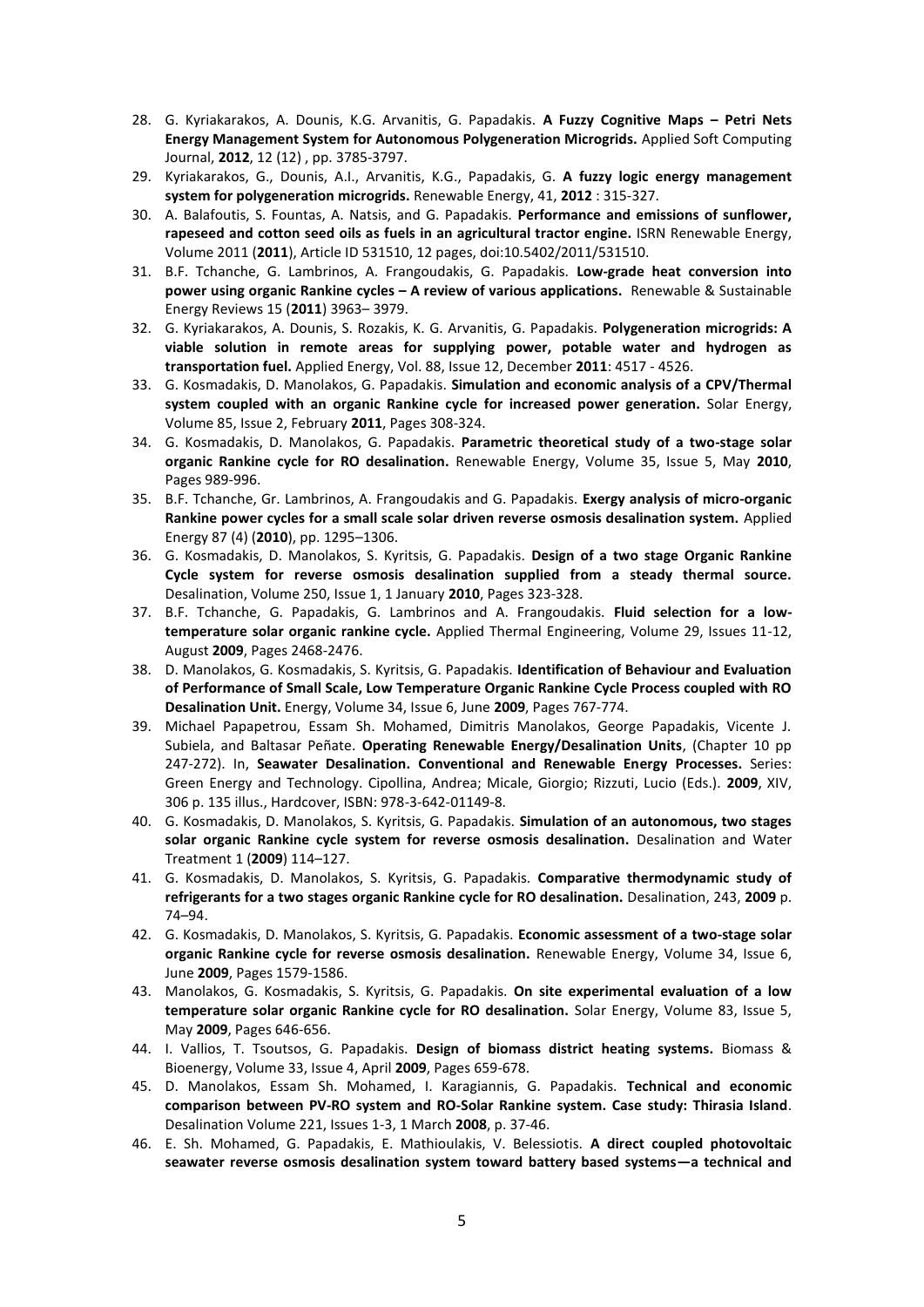**economical experimental comparative study.** Desalination, Volume 221, Issues 1-3, 1 March **2008**, p. 17-22.

47. Voulgaraki S.I. and Papadakis G. **Simulation of a greenhouse solar heating system with seasonal storage in Greece.** ACTA HORTICULTURAE **2008**, 801, 757-764.

## **Projects and funding**

- 1. On-going 2017-2020. Scientific coordinator of the project funded by the European Commission, (ERASMUS plus). **Sustainable Farming (SFARM).** Partners from Greece, Portugal, Italy, China, Lao, Vietnam, and Indonesia (total 12 partners). AUA budget 96045 EURO, project budget 997715 EURO.
- 2. On-going 2017-2019. Scientific coordinator of the H2020 project financed by the European Commission, **"Cloud-based simulation of desalination systems powered by renewables (DESAL)"**. The DESAL project is financed through the broader H2020 project **"Factories of the Future: Resources, Technology, Infrastructure and Services for Simulation and Modelling - FORTISSIMO 2"** of which coordinator is the Edinburgh University, UK. Partners from Greece and Slovenia. AUA budget 67500, project budget 142750.
- 3. On-going 2016-2018. Scientific coordinator of the project funded by the European Commission, (ERASMUS plus). **Skills Alliance for Sustainable Agriculture (SAGRI).** Partners from Greece, Portugal and Italy (total 10 partners). AUA budget 123812 EURO, project budget 1037917 EURO.
- 4. 2015-2017. Scientific coordinator of the project funded by the European Economic Area EEA, (consisted of 3 countries of the European Free Trade Association - Iceland, Liechtenstein and Norway): **Incorporation of Green Technologies in AUA campus. A total of 110 kWp photovoltaics (microgrid topology) and a pellets boiler of 30 kWth were installed at the AUA campus.** AUA budget 831072 EURO.
- 5. 2013-2015. Scientific partner of the project funded by the Greek General Secretary of Research and Development (GSRT): **Development of a small-scale low-temperature Supercritical Organic Rankine Cycle engine with optimised scroll expander and evaporator***.* GSRT contribution 636896 EURO, AUA budget 222000 EURO.
- 6. 2012-2016. Scientific partner in the project funded by the European Commission (TEMPUS): **Solar energy system design using advanced learning aids.** Partners from Spain (co-ordinator), UK, Germany, Italy, Greece, Egypt. European Commission contribution 1090000 EURO, AUA budget 78000 EURO.
- 7. 2012-2015. Scientific coordinator of the project funded by the Greek General Secretary of Research and Development (GSRT): **Direct driven (battery-less) photovoltaic/wind turbine reverse osmosis desalination employing computational intelligence techniques (Smart Desalination).** AUA budget 448898 EURO.
- 8. 2013-2014. Scientific coordinator of the project funded by the European Commission, (FP7 SMEs): **Improving the Performance of Concentrating PV by Exploiting the Excess Heat through a Low Temperature Supercritical Organic Rankine Cycle.** Partners from Greece, Belgium, Spain, Sweden. European Commission contribution 950000 EURO, AUA budget 340000 EURO.
- 9. 2010-2014. Scientific coordinator of the project funded by the Greek General Secretary of Research and Development (GSRT): **Development and experimental evaluation of an autonomous two-stage solar organic Rankine cycle for reverse osmosis desalination of seawater (Two-stage RO-Rankine).** GSRT contribution 585000 EURO, AUA budget 250000 EURO.
- 10. 2010-2013. Scientific partner in the project funded by the European Commission: **Regional networks for the development of a sustainable market for bioenergy in Europe - Bioregions.** Program ALTENER-Intelligent Energy. Partners from Germany (coordinator), Austria, Bulgaria, Italy, Hungary, Poland, Holland, Denmark. European Commission contribution 1118538 EURO, AUA budget 60492 EURO.
- 11. 2007-2008. Scientific partner in the project funded by the Greek Ministry of Development: **Development of a renewable energy polygeneration system to produce electricity, drinkable water and hydrogen.** Project realised with the Greek company Tropical S.A. Project budget 270000 €, AUA budget 107000 €.